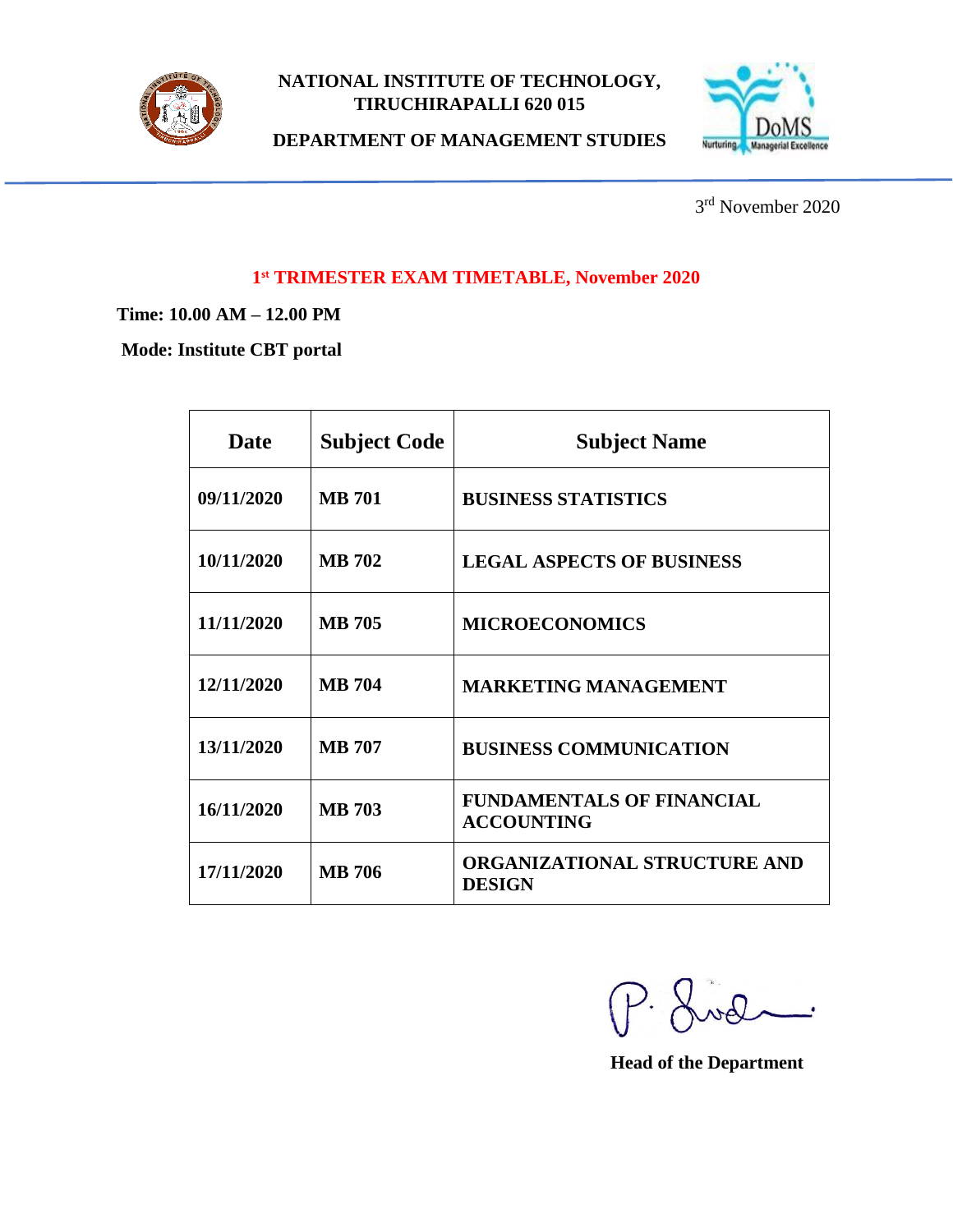

## **NATIONAL INSTITUTE OF TECHNOLOGY, TIRUCHIRAPALLI 620 015**



**DEPARTMENT OF MANAGEMENT STUDIES**

02 nd November 2020

# **1 st TRIMESTER EXAM TIMETABLE, November 2020**

| Sub code      | Date of exam | Time of exam | <b>Faculty No.</b> | Mobile No.  | No: of<br>students |
|---------------|--------------|--------------|--------------------|-------------|--------------------|
| <b>MB</b> 701 | 09/11/2020   | $10am-12pm$  | 2117               | 9894396263  | <b>100</b>         |
| <b>MB</b> 702 | 10/11/2020   | 10am-12pm    | 2289               | 99610 59991 | <b>100</b>         |
| <b>MB</b> 705 | 11/11/2020   | $10am-12pm$  | 1449               | 97897 66155 | <b>100</b>         |
| <b>MB</b> 704 | 12/11/2020   | $10am-12pm$  | 2119               | 9865175135  | 100                |
| <b>MB</b> 707 | 13/11/2020   | $10am-12pm$  | 2125               | 94889 50583 | <b>100</b>         |
| <b>MB</b> 703 | 16/11/2020   | $10am-12pm$  | 2321               | 97912 38845 | <b>100</b>         |
| <b>MB</b> 706 | 17/11/2020   | $10am-12pm$  | 2158               | 94871 17596 | 100                |

P. Lod

**Head of the Department**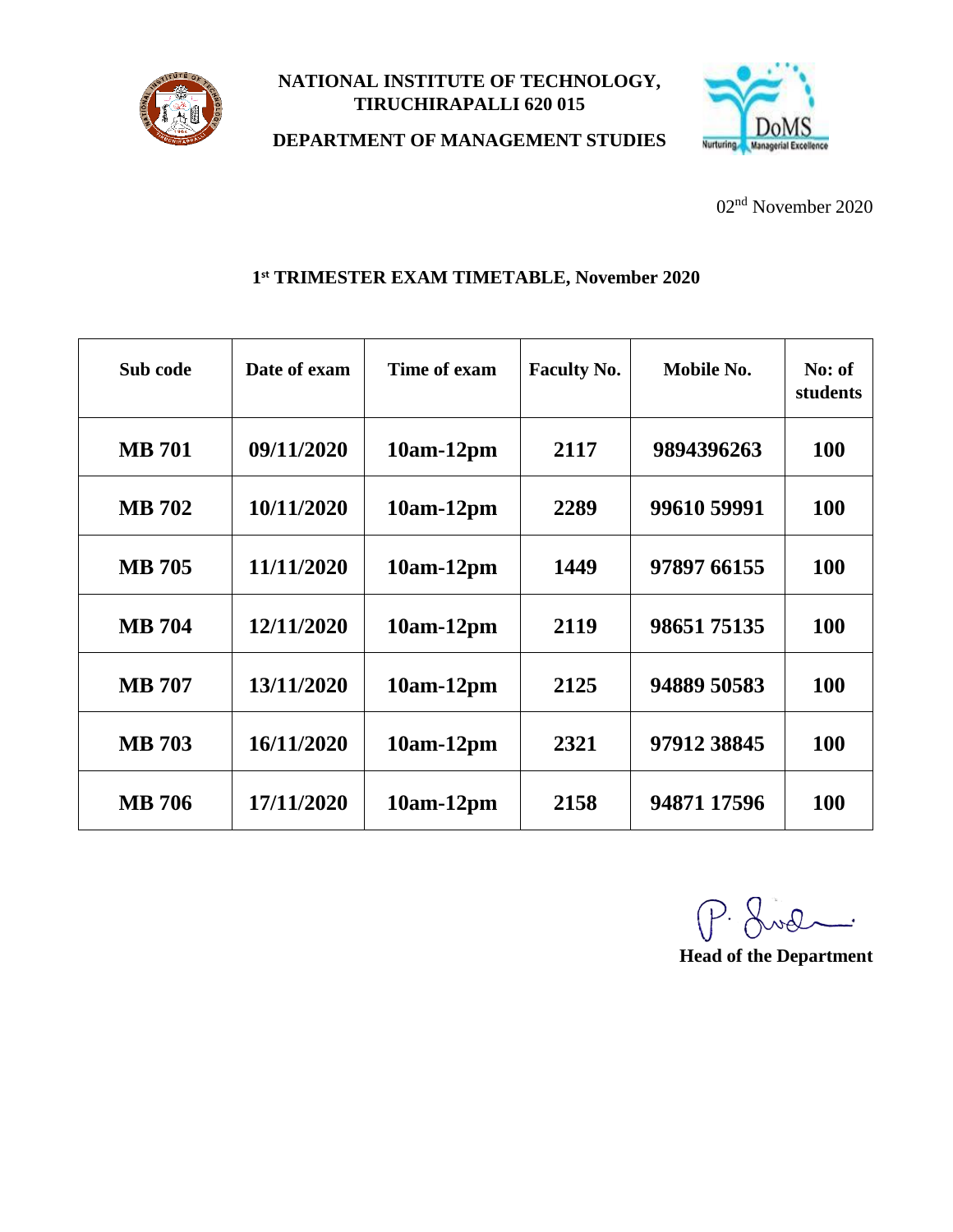

## **NATIONAL INSTITUTE OF TECHNOLOGY, NATIONAL INSTITUTE OF TECHNOLOGY, TIRUCHIRAPALLI TIRUCHIRAPALLI DEPARTMENT OF MANAGEMENT STUDIES DEPARTMENT OF MANAGEMENT STUDIES**



### **IV TRIMESTER EXAMINATION TIMETABLE, November 2020**

| <b>DATE</b> | <b>SUBJECT CODE</b> | <b>SUBJECT</b>                                            |
|-------------|---------------------|-----------------------------------------------------------|
| 08/11/2020  | <b>MB731</b>        | STRATEGIC MANAGEMENT (SM)                                 |
| 10/11/2020  | <b>MB 732</b>       | SUPPLY CHAIN MANAGEMENT (SCM)                             |
| 12/11/2020  | <b>MB 762</b>       | ADVANCED CORPORATE FINANCE (ACF)                          |
| 13/11/2020  | <b>MB 850</b>       | STRATEGIC BRAND MANAGEMENT (SBM)                          |
| 16/11/2020  | <b>MB 841</b>       | MARKETING METRICS (MM)                                    |
| 17/11/2020  | <b>MB 878</b>       | SERVICE OPERATIONS MANAGEMENT (SOM)                       |
| 18/11/2020  | <b>MB 848</b>       | RETAIL MANAGEMENT (RM)                                    |
| 19/11/2020  | <b>MB 767</b>       | SECURITY ANALYSIS AND PORTFOLIO MANAGEMENT (SAPM)         |
| 20/11/2020  | <b>MB787</b>        | <b>TALENT MANAGEMENT (TM)</b>                             |
| 21/11/2020  | <b>MB 874</b>       | LOGISTICS MANAGEMENT (LM)                                 |
| 22/11/2020  | <b>MB 783</b>       | <b>COMPENSATION AND BENEFITS (C&amp;B)</b>                |
| 23/11/2020  | <b>MB 801</b>       | INTRODUCTION TO BUSINESS ANALYSIS & IT CONSULTING (BAITC) |
| 24/11/2020  | <b>MB 832</b>       | MACHINE LEARNING TECHNIQUES (ML)                          |

| <b>CODE</b> | <b>SUBJECT</b>                                                       | <b>FACULTY</b>           |
|-------------|----------------------------------------------------------------------|--------------------------|
| MB 731      | STRATEGIC MANAGEMENT (SM)                                            | Dr. S. Nivethitha        |
| MB 732      | SUPPLY CHAIN MANAGEMENT (SCM)                                        | Dr. Malolan Sundararaman |
| MB 762      | ADVANCED CORPORATE FINANCE (ACF)                                     | Dr. B. Senthil Arasu     |
| MB 767      | SECURITY ANALYSIS AND PORTFOLIO MANAGEMENT (SAPM)                    | Dr. B. Senthil Arasu     |
| MB 783      | <b>COMPENSATION AND BENEFITS (C&amp;B)</b>                           | Dr. Manju Mahipalan      |
| MB 787      | TALENT MANAGEMENT (TM)                                               | Dr. V. Lavanya           |
| MB 801      | <b>INTRODUCTION TO BUSINESS ANALYSIS &amp; IT CONSULTING (BAITC)</b> | Dr. B. Janarthanan       |
| MB 832      | MACHINE LEARNING TECHNIQUES (ML)                                     | Dr. M. Punniyamoorthy    |
| MB 841      | MARKETING METRICS (MM)                                               | Dr. N. Thamaraiselvan    |
| MB 848      | RETAIL MANAGEMENT (RM)                                               | Dr. V. J. Sivakumar      |
| MB 850      | STRATEGIC BRAND MANAGEMENT (SBM)                                     | Dr. G. Muruganantham     |
| MB 874      | LOGISTICS MANAGEMENT (LM)                                            | Dr. Yamini S             |
| MB 878      | SERVICE OPERATIONS MANAGEMENT (SOM)                                  | Dr. Yamini S             |

CC: All Faculty Members<br>
CC: Dean Academic<br>
CC: Dean Academic  $\overline{\phantom{iiiiiiii}}$ 

 **Head of the Department**

**CC: Dean Academic**